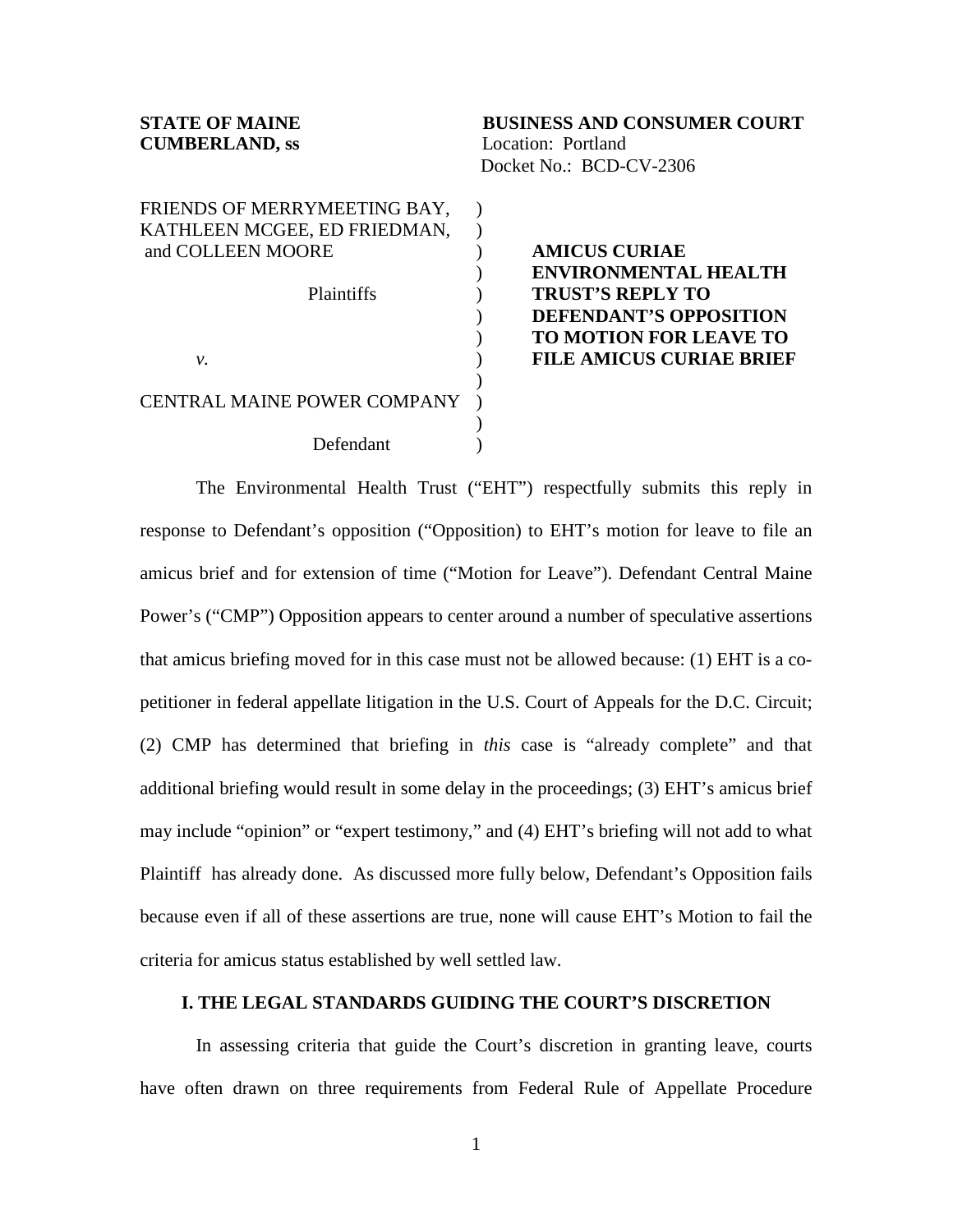$29(a)(3)$  (a rule also cited by the Defendant in Opposition). These criteria include: (1) an adequate interest, (2) desirability, and (3) relevance.<sup>[1](#page-1-0)</sup> Although not directly applicable to the state trial court, the federal appellate Rule 29(a)(3) supplies an analytic framework to fully evaluate amicus status and would seem especially applicable here, where Defendant has raised several new concerns in opposition. This coheres with the reasoning of many courts who have suggested that in the absence of specific procedural rules, an approach that balances these criteria with certain concerns is desirable.<sup>[2](#page-1-1)</sup> EHT believes it has demonstrated the adequacy of its interests, the desirability of its counsel, and the relevance of its interests in its Motion for Leave. Accordingly, EHT replies to Defendant's Opposition concerns as follows:

#### **II. REPLY ARGUMENT**

*First*, in opposition, the Defendant fails to sufficiently differentiate another, separate matter - appellate litigation in the U.S. Court of Appeals for the D.C. Circuit, and the FCC's appellate briefing in that case - from well established criteria for granting amicus status in this case set forth above. By ignoring the policy issues and legislative facts of statewide and national public interests that underlie the focus of EHT's motion,

<span id="page-1-0"></span><sup>&</sup>lt;sup>1</sup> *Portland Pipeline Corporation et al. v. City of South Portland*, (D. Me. January 9, 2017) (2:15cv-00054-JAW, Order on Motion to File Briefs as Amicus Curiae, Document 135, ("Portland Pipeline Amicus Order") at page 13.) *See also Animal Prot. Inst. v. Martin*, (D. Me. Feb. 23, 2007) (No. CV-06-128 BW, Order on Motion for Leave to Participate as Amicus Curiae,

<span id="page-1-1"></span><sup>(&</sup>quot;Animal Prot. Order")).  $2^2$  The concerns that generally weigh against allowing the participation of amicus have been summarized as: "(1) inundating the judge with extraneous reading, (2) making an end run around court-imposed limitations on the parties, including discovery restrictions, the rules of evidence, and the length and timing of the parties' briefs, (3) increasing the cost of litigation, (4) creating side issues not generated directly by the parties, and (5) injecting interest group politics into the federal judicial process." *See: Portland Pipeline Amicus Order* at 12 (granting multiple requests for amicus briefing after balancing such concerns).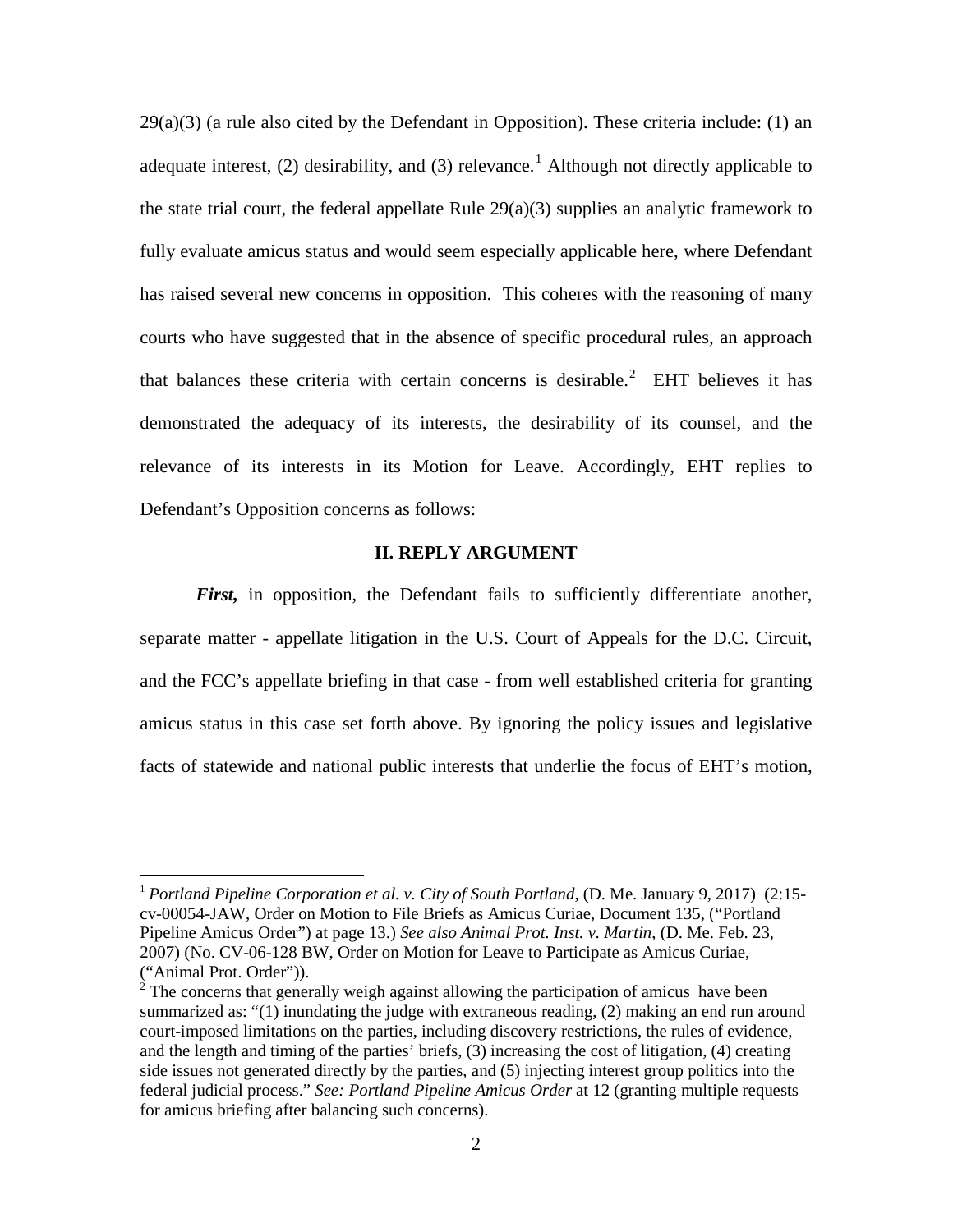Defendant suggests that FCC briefing (and only FCC briefing) $3$  in another case is somehow dispositive of EHT's prospective status as amicus here. The Opposition thus ignores the applicable legal standard for amicus status - the adequacy, relevance and desirability of amicus interest - and sets a far higher bar for amicus participation than courts have applied in recent cases.

*Second,* here EHT's interest is also in ensuring that the court is fully informed on the state and national implications of federal preemption of state nuisance law and on state and federal redress for the unique and technically complex harms and injuries alleged in this case.<sup>[4](#page-2-1)</sup> This special interest, coupled with its national and global advocacy and education efforts in legal, technical and policy forums, underscores the adequacy and relevance of its interests and the desirability of its briefing to the Court. Defendant's central opposition point, its "Exhibit A", in fact supports EHT's request to participate here, and nothing in that matter or in EHT's motion departs from the legal requirements for amicus briefing.

*Third,* Under the criteria set forth in *Portland Pipeline*, Defendant has raised no other legitimate concerns that otherwise weigh against granting EHT amicus status.

<span id="page-2-0"></span> $3$  Should the Court wish to fully understand the merits of appellate D.C. Circuit case it should have the benefit of *all* the briefing and not just Respondent FCC's response brief. However, EHT has no interest in further burdening the Court, and provides the Court with reference to EHT's (and co-petitioner's) briefing in that matter. Copies of all of EHT's briefing in the FCC case can be found here: http://ehtrust.org/eht-takes-the-fcc-to-court/.<br><sup>4</sup> Court decisions today frequently turn on questions of "legislative fact" i.e. generalized facts that

<span id="page-2-1"></span>are not limited to any specific case. These types of factual questions are familiar. *e.g.* Do violent video games harm child brain development? *Brown v. Entm't Merchs. Ass'n*, 131 S. Ct. 2729, 2738-39 (2011); does racial diversity have educational benefits? *Fisher v. Univ. of Tex.*, 133 S. Ct. 2411, 2419 (2013); is a partial birth abortion ever medically necessary? *Gonzales v. Carhart*, 550 U.S. 124, 165-66 (2007); or here – do lighting and radar emissions harm individuals and the environment? The evidence the courts use to answer these questions is not limited in any respect and facts and opinion can come to the Court's attention in a variety of ways: on the record, presented by the parties, found by the Court on its own, and, of interest here, increasingly presented through briefs of amicus curiae.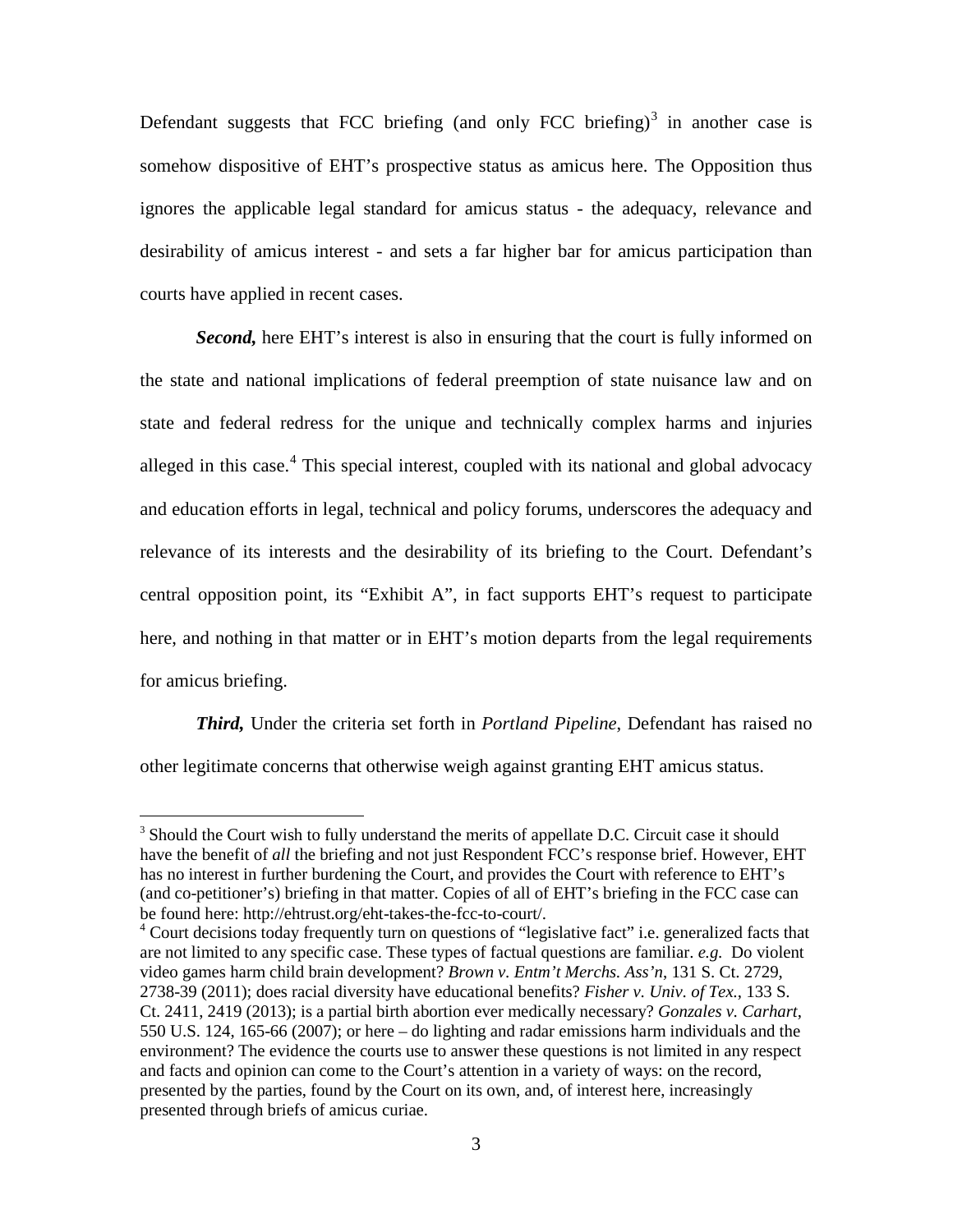**(***a) Amicus Briefing will not inundate the Court with extraneous pleadings.* As an initial matter, it is Defendant's Opposition that demonstrates one of the major drawbacks with the amicus process. By EHT's count, Defendant has filed five (5) pages of opposition argument, and one eighty seven (87) page exhibit totaling ninety two (92) pages. This exhibit, which Defendant appears to solely rely on to cast aspersion on the apparent motives or interests of EHT, is a respondent brief from an appeal of an FCC order, an appeal that EHT participates in as co-petitioner.<sup>[5](#page-3-0)</sup> Further, on closer inspection, Defendant's Opposition "Exhibit A" does not go to the merits of whether EHT has met its amicus threshold *here*, but is about whether the FCC can defend its own administrative action in *another* case. EHT does not object to Defendant bringing the federal appellate case to this Court's attention. But this appears to be is exactly the kind of tactic that underlies the concern about inundating the court with extraneous legal memoranda. It is not, however, dispositive of EHT's potential amicus status.<sup>[6](#page-3-1)</sup> To the contrary, EHT submits that the specific FCC order and circumstances under which it is being appealed - and a *complete* record of the co-petitioner's and respondent's briefing only serve to demonstrate the adequacy and relevance of EHT's interests in this matter.

*(b) Due to the status of the case there are no court-imposed discovery or evidentiary limitations to be addressed or impaired, only those established by the parties themselves.* In the absence of an answer and any case management order, there are no Court imposed limitations that can be circumvented or undermined by amicus briefing. EHT is aware of only one limitation, newly pointed out by Defendant in its

<span id="page-3-0"></span> <sup>5</sup> *Environmental Health Trust et al. v. FCC*, No.s 20-1025 (lead); 20-138 (consolidated) (D.C. Cir.). A hearing has been scheduled and will be live streamed on January 25, 2021.

<span id="page-3-1"></span><sup>6</sup> *See Portland Pipeline Amicus Order* at 15, 16 (court granting multiple motions for leave to file amicus despite concerns over increased burden of extraneous pleadings and costs to litigation)*.*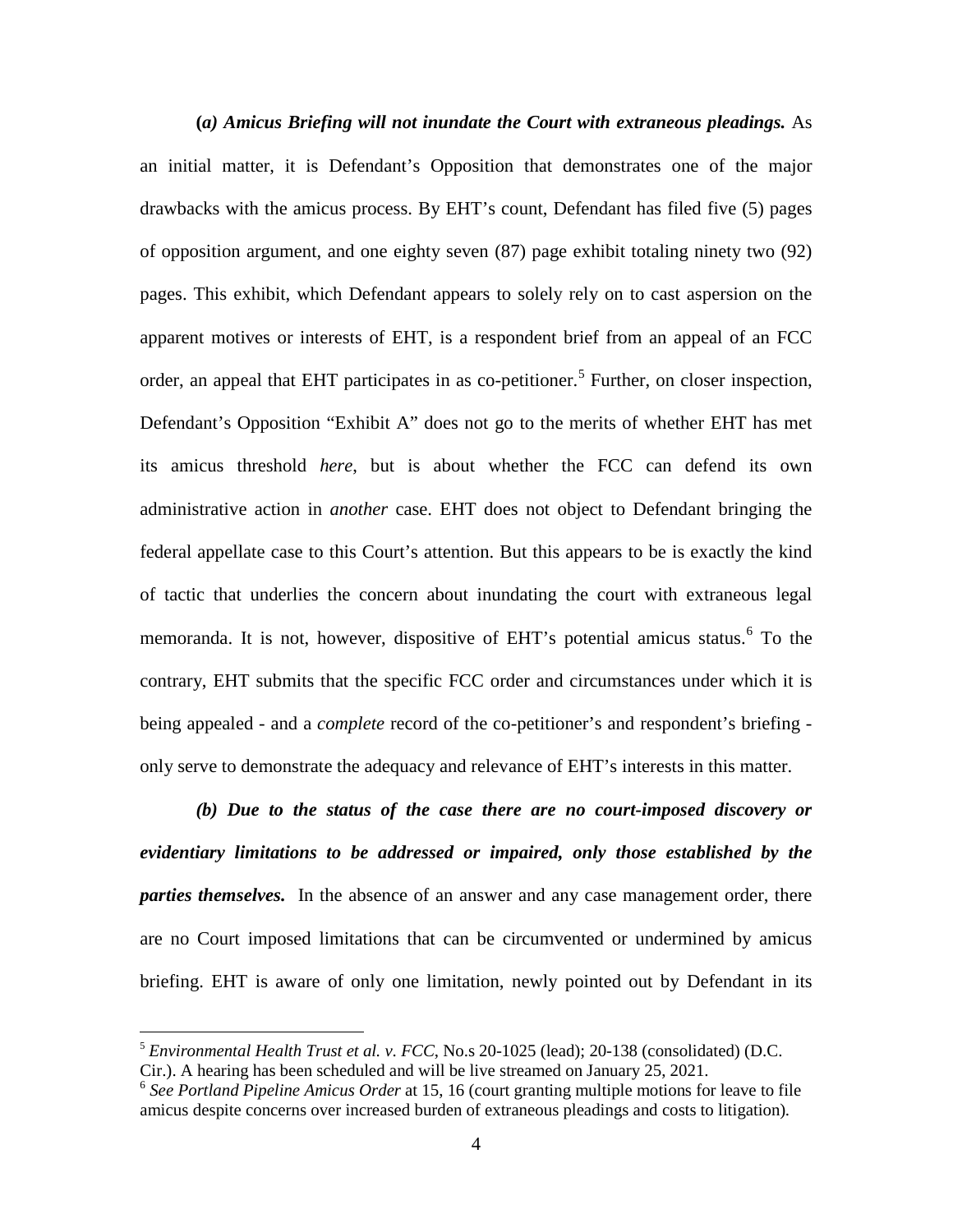Opposition, where there appears to be an agreement among the parties to "stay discovery for the rest of this year."[7](#page-4-0) *Thus, the only discovery limitation is a delay established by the parties themselves.* This side bar agreement to delay discovery undermines any real concern Defendant may have that amicus briefing will cause any further, material delay.

There are also no ripe evidentiary issues before the Court. Even so, Defendant CMP has raised the concern about whether EHT will offer external expert or opinion testimony for the Court's consideration.<sup>[8](#page-4-1)</sup> Even if true, this too is in no way improper. Most courts welcome amicus briefing as it affords an opportunity for the Court to take notice of legislative facts, expert opinion and other facts that may be relevant outside of the pleadings.<sup>[9](#page-4-2)</sup> Here, in light of the limited purpose of EHT's briefing, set forth in its motion, EHT is not raising any new legal arguments that were not preserved by the Plaintiffs in their complaint. This is precisely what it is supposed to do.<sup>[10](#page-4-3)</sup> Defendant's Opposition asserts exactly the opposite – EHT should be denied amicus status because it will address or may duplicate the legal arguments made by the plaintiff. However, in similar cases, courts have correctly granted amicus status to parties with interests similar to EHT's and that overlap issues raised by the plaintiff.<sup>[11](#page-4-4)</sup>

 $\overline{a}$ 

<span id="page-4-2"></span><span id="page-4-1"></span>

<span id="page-4-0"></span><sup>&</sup>lt;sup>7</sup> *Opposition* at 3.<br><sup>8</sup> *Opposition* at 4.<br><sup>9</sup> The prevailing view appears to be that the expertise-providing role for amicus curiae is a good thing. *See e.g.* Michael Abramowicz & Thomas B. Colby, *Notice-and-Comment Judicial Decision making*, 76 U. Chi. L. Rev. 965, 987 (2009) ("There has been no shortage of praise in the legal literature for the ability of amicus briefs to 'inform the court of implications of a decision'...[and] provide relevant factual information not offered by the parties."); James F. Spriggs II & Paul J. Wahlbeck, *Amicus Curiae and the Role of Information at the Supreme Court*, 50 Pol. Res. Q. 365, 365-66 (1997) ("... conventional wisdom suggests that courts often rely on factual information or analytical approaches offered by amici, but not otherwise advanced by the parties to the case.").

<span id="page-4-3"></span><sup>10</sup> *United States v. Wahchumwah*, 710 F.3d 862, 865 (9th Cir. 2013).

<span id="page-4-4"></span><sup>11</sup>*See Alliance of Auto. Mfrs. v. Gwadowsky*, 297 F. Supp. 2d 305, 307 (D. Me. 2003)(citing *Strasser* and granting amicus leave to participate in a constitutional challenge to a state statute); *See also Animal Prot. Inst. v. Martin*, No. CV-06-128 BW (D. Me. Feb. 23, 2007).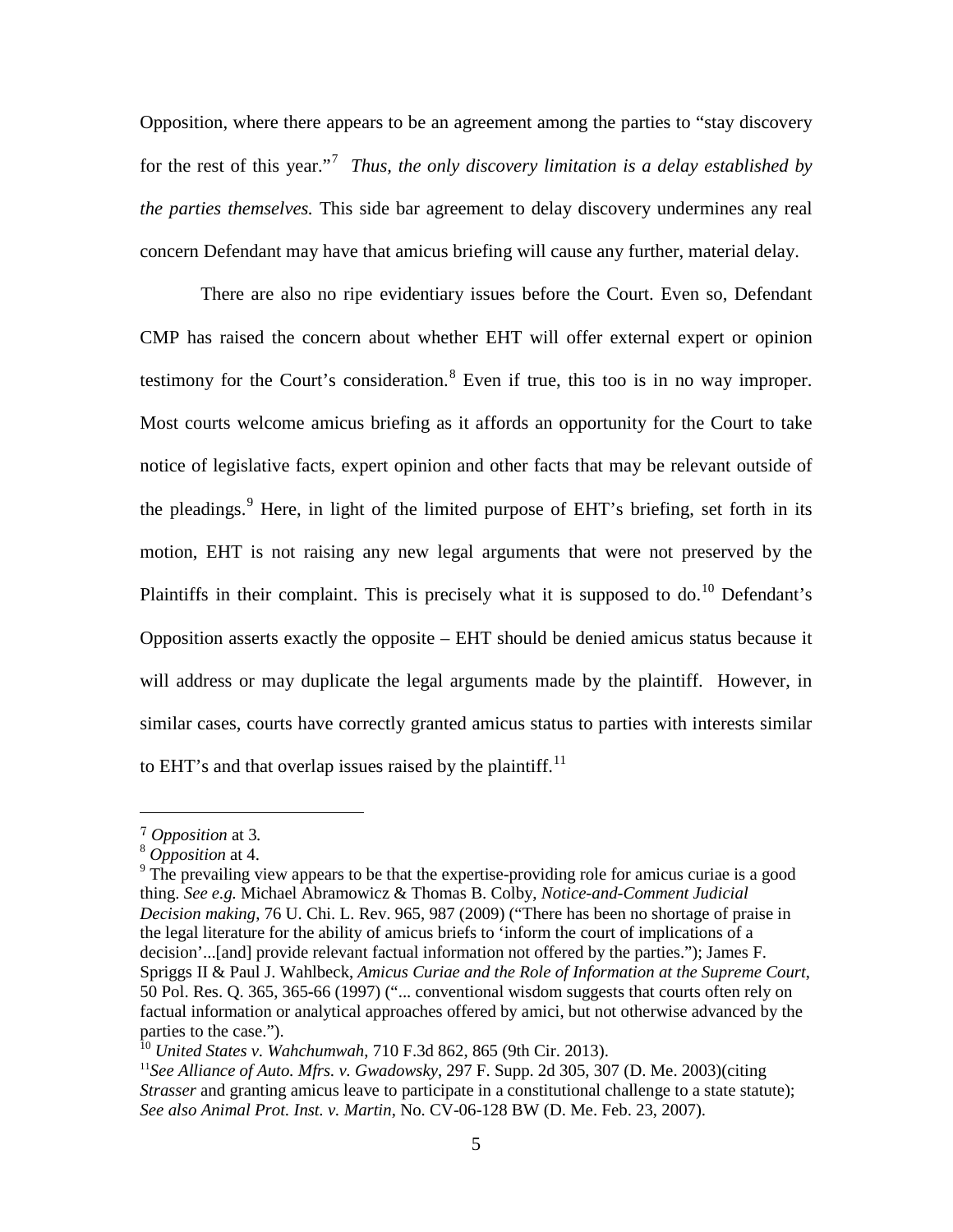Further, the legal authorities that the Defendant cites in support of its evidentiary concern are inapplicable given the speculative nature of what EHT's brief will or will not in fact contain. As the court noted in *Martin*:

At the time of the motion, the court can rarely assess the potential benefit of an *amicus* brief, since the brief has not yet been filed. If denied, the court may be deprived of the advantage of a good brief, but if granted, the court can readily decide for itself whether the brief is beneficial. *If beneficial, the court will be edified; if not, the brief will be disregarded. Thus, it is "preferable to err on the*  side of granting leave."<sup>[12](#page-5-0)</sup>

Here, the balance of interests that support granting leave weighs more heavily in

EHT's case than in *Gwadosky* or *Martin.* The Defendant's failure to even mention these decisions, let alone explain why EHT should be treated differently than the amici in those cases, underscores the weakness of its opposition.

# *(c) Amicus briefing will not materially burden the parties and is timely here***.**

Even though there is always the question of the delay and costs that may be occasioned by amicus briefing, the timing here is optimal for the Court to grant leave. In similar cases containing issues of sufficient complexity, courts have provided an additional compelling reason to allow amicus. As the Court in *Portland Pipeline* stated:

The only answer is that it is more efficient in the long run to have the trial court make the right decision; in general, it is preferable to have the right decision a bit later than the wrong decision a bit earlier. *If the amici help guide the Court to the correct decision, it will save the parties the trouble and expense not of an appeal, which the Court views as inevitable, but of a remand*. [13](#page-5-1)

EHT asserts that given the limitations it has proposed,  $14$  and the early stage of this litigation, it is doubtful that the proposed briefing will be a material burden compared to

<span id="page-5-0"></span> <sup>12</sup> *Animal Prot. Order* at 3 (quoting *Neonatology Assocs., P.A. v. CIR*, 293 F.3d 128, 132-33 (3d Cir. 2002) (Alito, J.)) (emphasis supplied).<br><sup>13</sup> Portland Pipeland Order 14-15 (emphasis supplied).

<span id="page-5-1"></span>

<span id="page-5-2"></span><sup>&</sup>lt;sup>14</sup> A Proposed Order was supplied to the Court with limitations on, among other things, format, length and timing of briefing. These proposed limitations demonstrate that EHT is cognizant of the potential burden of additional briefing and has proposed limitations to mitigate that burden.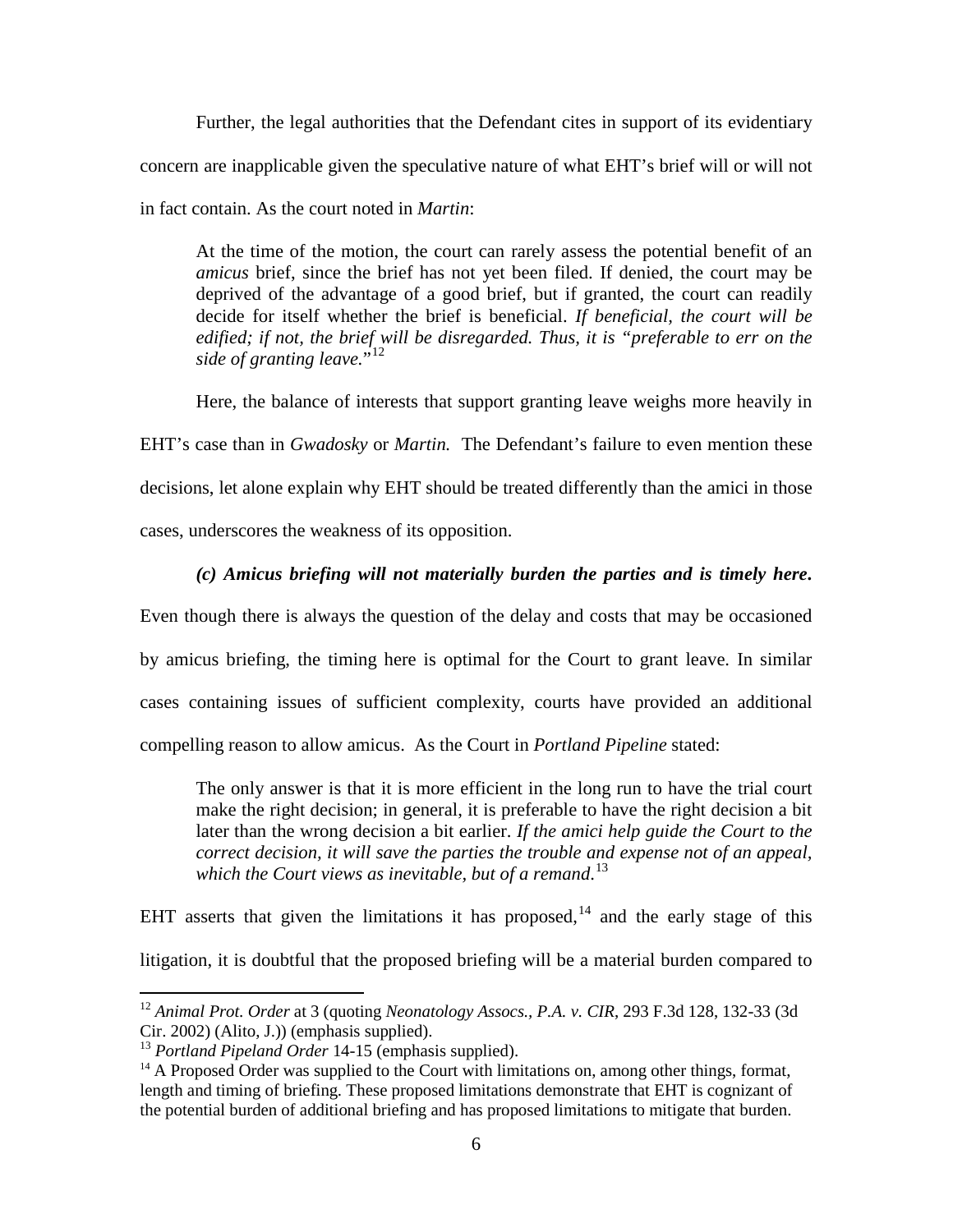the potential costs of re-trying an issue or the entire case on remand. Similarly, the Court has a compelling interest in granting leave for amicus, namely the prospective benefit the Court may obtain in reaching the best decision possible.

## **III. CONCLUSION**

In dealing with amicus motions, courts balance the concerns articulated above with the benefits of receiving additional briefing on the issues before the court. In *Portland Pipeline*, the court concluded that it "could grant the motion for leave to file an amicus brief and take the brief for what it is worth."<sup>15</sup> Under this framework, EHT has easily cleared the bar of demonstrating an adequate, relevant and desirable interest and has also taken steps to mitigate any potential concerns that may be balanced by the Court. Its Motion for Leave should be granted.<sup>[16](#page-6-1)</sup>

Respectfully submitted at Portland, Maine this November 30th, 2020.

Scott L. Sells, Esq. /s/ Scott L. Sells The Sells Law Firm, LLC 254 Commercial Street, Suite 245 Portland, Maine 04101 Telephone: 207-523-3477 Facsimile: 207-773-8597 E-mail: sls@sellslawfirm.com **Counsel for Amicus Curiae Environmental Health Trust.**

<span id="page-6-1"></span><span id="page-6-0"></span><sup>&</sup>lt;sup>15</sup>Portland Pipeline Order at 12,13.<br><sup>16</sup> EHT agrees with Defendant CMP's proposal that amicus have 30 days to submit amicus briefing from the date of entry of the order and the parties have 14 days to respond subject to the format and other considerations set forth in EHT's Proposed Order. EHT has included a Revised Proposed Order with this Reply to reflect its consent with Defendant's proposed timeline.